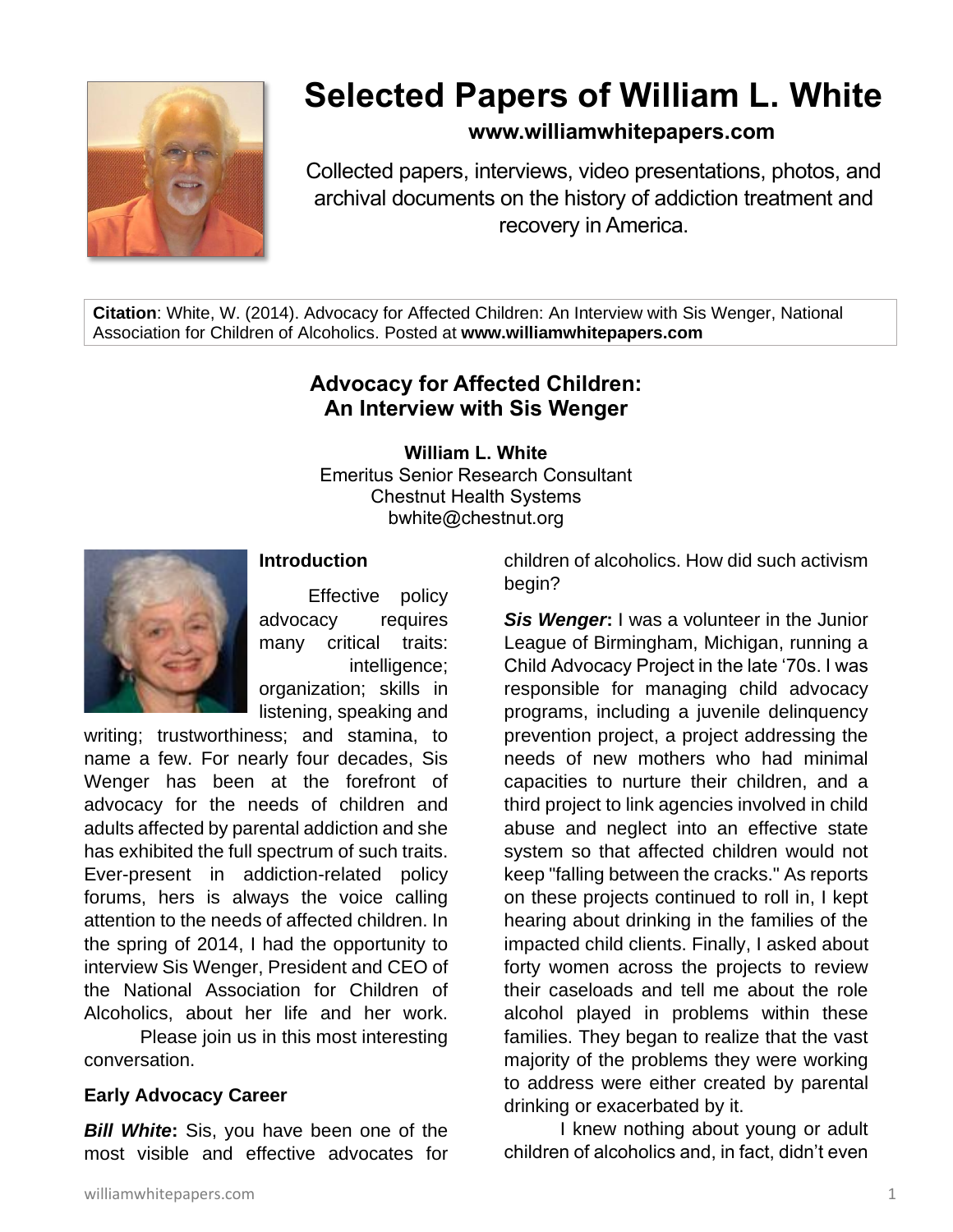know the term "children of alcoholics" at that time. We looked closely at the program for young mothers and found that these young mothers were all adult children of alcoholics who had had terrible childhoods. That was my first full awareness that growing up in these families could create problems in adults -- not just in the children. So, about ten of us went back to the Junior League leadership and said, "We think we're still using a Band-Aid approach." And we asked the Junior League to pay for us to get some training on alcoholism. We went as a team to a conference in San Diego and listened to people like Father Martin and Jerry Moe. It was called "Fam Con"—a conference on addictions in the family. Then we went to NCA conferences and a couple medical conferences, and it just became increasingly clear to us that people who are addressing the needs of highly troubled children were failing to address the impact of parental alcoholism on these children. We decided that the Junior League should educate decision-makers in the systems that impact children and families about the developmental and familial effects of alcoholism. So, that's how I got started. I had been blessed with growing up in a healthy family without any drinking problems (although alcoholism did touch my family later as is so often the case with Irish families). That's how I became involved. I was very angry that such critical understanding (so obvious to us volunteers) was being missed in the systems that were, in fact, often compounding the pain and impacting the lives of children who really needed help but, instead, were getting punished or shunted around or put in foster care. It wasn't right, and the Junior League went to work to dispel the ignorance and denial of adults in systems making pivotal decisions about children in trouble and troubled children and it supported the development of training projects for those decision makers -- in the schools, the courts, the social service agencies, and addiction

treatment programs. I still get angry at the resistance to providing the help that is known to make a difference for the children who are the first hurt by addiction in the family and the last helped, especially in light of what is known about the lifetime consequences of chronic emotional stress on young developing children in both their personal lives and in health and economic costs.

#### **NACoA**

*Bill White:* This growing awareness around the country set the stage for the birth of the National Association for Children of Alcoholics (NACoA). Could you describe the birth and early history of NACoA?

*Sis Wenger***:** In the late 1970s and early '80s, there were others who were beginning to give voice to what they had experienced as children and were then beginning to address in their professional lives. I met some of them at the conferences we attended, including Claudia Black, who was describing what we had surmised. And we brought these early leaders to Michigan to train our volunteers and introduced them to the major schools systems with whom we were working. So, nationally, this was also an emerging time, a tipping point that was occurring. A number of young professionals from across the country, predominantly educated in the fields of psychiatry, psychology, and social work were utilizing the strength of their own experiences of having been raised with alcoholism's cloud over their families to help validate the experiences of their clients. There were so many firsts that were occurring. I remember reading about Claudia Black in a full page article in *Newsweek Magazine* that acknowledged the phenomena of both young and adult children. And then there were national television programs, including one with Claudia and five young children who talked about their experiences. Never before had there been such discussions in the national media. Books directed toward the young and the adult child were being written by these young professionals, and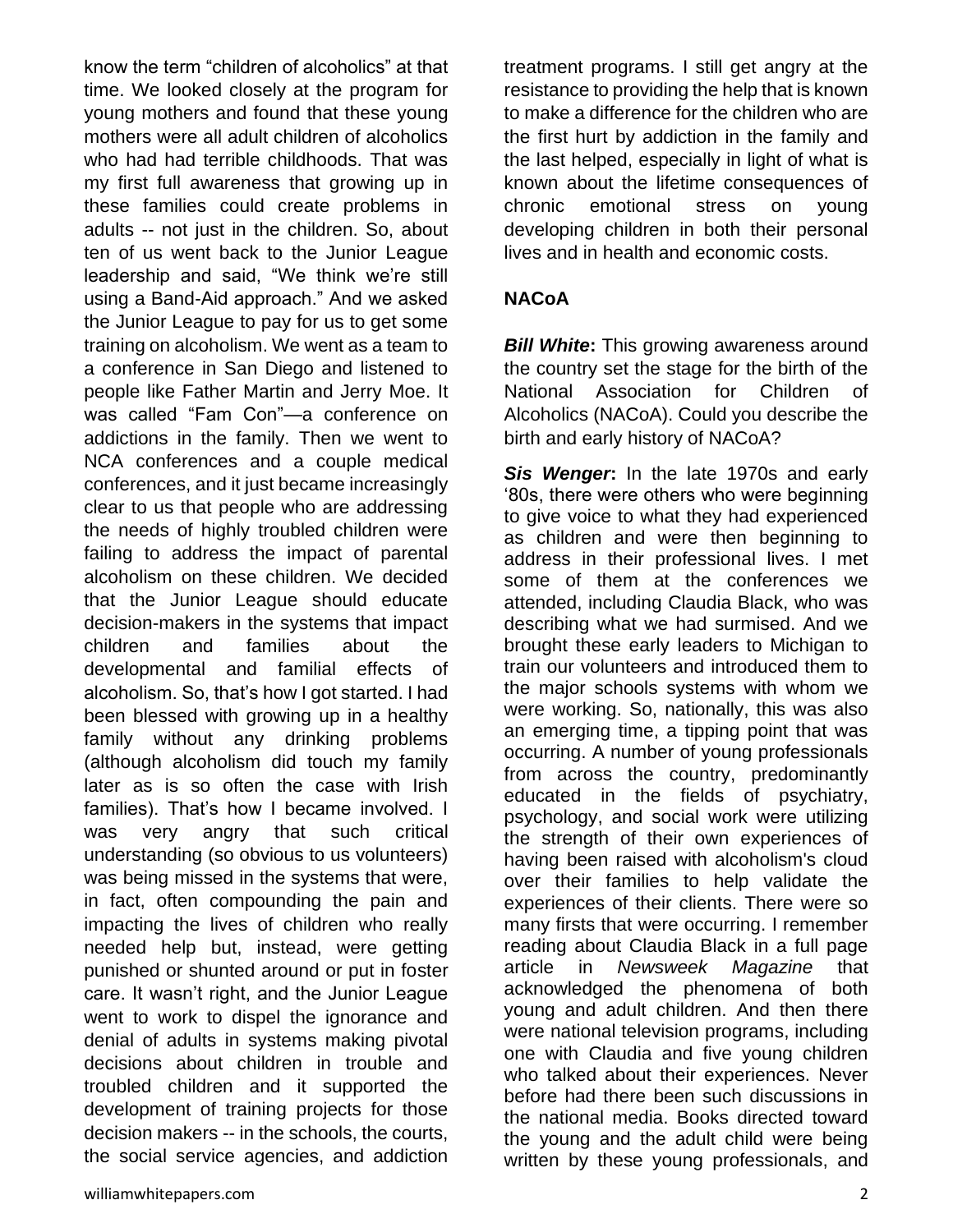they became required reading for my volunteer classes, along with Father Martin's "Chalk Talk" and Johnson Institute's "I'll Quit Tomorrow." A language was being developed, a framework was being offered that helped people raised in such families begin to speak out and not remain in emotional isolation with the shame, fear, and loneliness that was so pervasive in their lives. That language empowered those of us who were advocates and educators. It gave us common sense language for interpreting the slowly emerging study of children of alcoholics by NIAAA scientists.

The birth of NACoA was facilitated by Joan Kroc, a very strong supporter of Al-Anon and Alateen for affected family members and who had already become active in trying to educate physicians in alcoholism through the program she funded called Operation Cork. She invited these young professionals to her ranch in southern California in November 1982 through Cathleen Brooks, who had written a booklet called *The Secret Everyone Knows* about growing up with alcoholic parents and then her own early alcoholism. Mrs. Kroc surmised that there had to be many more people trying to do what Cathleen was doing in programs for young children in San Diego, and she was right; there were. The birth of NACoA, which began at that first meeting at the Kroc Ranch and culminated at a second meeting there in February, 1983, was a moment when those who had come together knew intuitively that they could do far more collectively than individually. Yet few had the experience of knowing how to build or run a non- profit organization. As Robert Ackerman said at a reunion gathering during NACoA's 30th anniversary celebration conference, "We were often called missionaries, but more realistically we were "passionaries". They weren't willing to sit in fear about what they did not know, but were mobilized with the trust and faith that the truth of the experiences of the lives impacted by addiction was more powerful than the shame of the disease. In many cases, they blindly just moved forward, and the truth of their messages was realized by all who heard.

The stories of that first November weekend all note how overpowering and emotional it was for these young professionals to find each other. It was a weekend of sharing. Joan Kroc wanted something more concrete, and invited the group back in February to plan for appropriate action. NACoA was officially created as a national membership organization on Valentine's Day, 1983, and that's why we have Children of Alcoholics Awareness Week each year during the week of Valentine's Day. A part of NACoA's early mission was about education, and for several years it offered conferences throughout the country. At the time, there were few skilled clinicians to work with this population and in many cases these conferences were moments of great validation and healing. They would also become the initial training ground for clinicians.

*Bill White***:** Could you share with our readers a bit about your history, the history of your involvement with NACoA?

**Sis Wenger:** I became involved with NACoA because I became connected to many of its founders whom I had met and engaged to help train our community education volunteers in the years before there was a NACoA. They helped immeasurably with the education of our volunteers in the Junior League partnership with Henry Ford Health System's newly developed residential and outpatient addiction treatment center at Maplegrove. This program, Maplegrove Community Education, which is still offering community training thirty-five years later, at one point, had over 200 volunteers, and helped nurture the development of hundreds of Student Assistance Programs across five counties of southeastern Michigan

After working with many of the NACoA founders for years to feed the work I was doing in Michigan, and after one of my key volunteers, Mary Carol Melton, had joined the early NACoA board and was by the late 1980s the NACoA Board Chair, I was asked to join the board with the understanding that I would only serve a two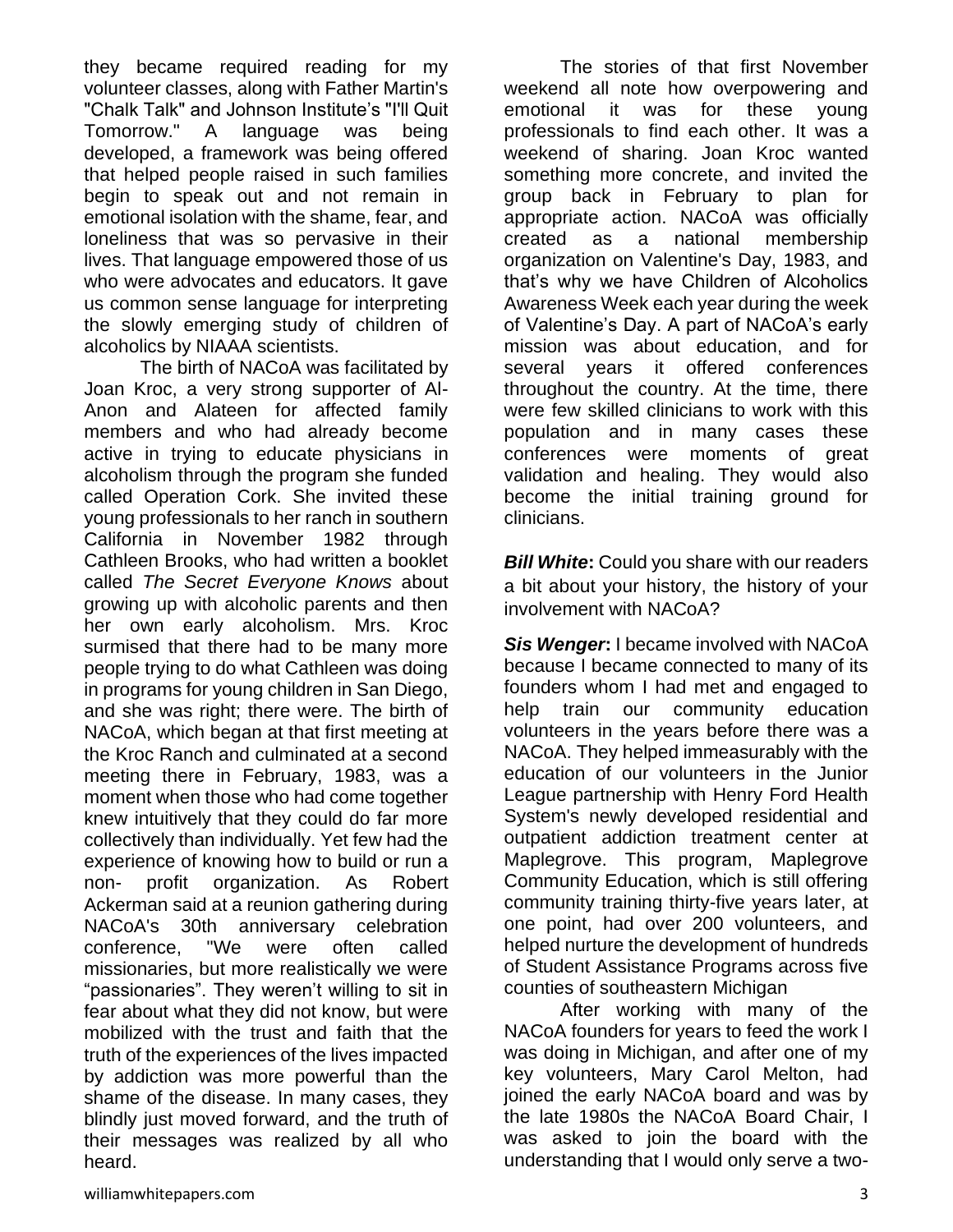year term and my only responsibility would be to help the board members to become systems change advocates. Eighteen months later, Mary Carol had to suddenly resign due to a family medical crisis, and I was asked and agreed to take over the Board Chair position for the remaining six months of my term. (And it has been a long "six months.")

My first action was to help the board assess what NACoA's true status was and its strengths and potential and to determine where we should be located and how we should be structured and where our energies should be focused to address our mission effectively. Within three months, we closed the office in Southern California and moved to Washington in February 1992. I remained in the Board President position for the next three years traveling between home and Washington while we found financial resources and new board talent to make moving forward possible. We moved away from what had been a strong state chapter system but had become a failing chapter system, to an affiliate system, bringing NACoA diverse local organizational partners across the country and now internationally.

*Bill White***:** When you look over those years, could you highlight some of the major activities that NACoA was involved in that you feel particularly good about?

williamwhitepapers.com 4 **Sis Wenger:** I think the most important thing we did was during a board retreat in the early 1990s, not long after we moved to Washington. It was a serious effort to review our mission, review whether or not we had the capacity to fulfill that mission, and, if not, what we should do to correct that situation. We concluded that we had enormous power in the great talent of our still active founders and our strong advisory board and our board of scientific advisers. In addition, our Board comprised some of the top expert talent in the field. Our greatest deficit was that we were beginning anew in Washington with no money. However, that was easier to surmount because of the dedicated talent

available for any desired program initiative. The retreat discussions focused on our need to influence four systems that impact children's lives: social work, education, clergy, and primary care. Board members divided up to take on these various systems, forming small subcommittees.

We started with the doctors. The model we used was to recruit the presidents of the top primary care organizations that focused on care of families, adolescents, and children. We invited them to Johns Hopkins for a one-day meeting and they all came. We basically said to them, "These are the children that we're worried about. These are their burning issues. They come through the offices of the doctors that you represent every day. The doctors and the nurses don't see their real problems so cannot help them in the ways they most need it. These children are being impacted emotionally and physically and the trajectory of their lives is being impacted because no caring adult is giving them the opportunity to surface the truth about their lives so that they can get the help they need. We don't know what you should do about it but we'd like to know how we can help you do it." They went to work, and they told us what we had to do: 1) commission research papers covering key topics they identified that would address needed physician competencies in this area; 2) develop those competencies at the standard levels of competency accepted in the medical profession, and 3) get both the competencies and the research papers published in a highly respected medical journal. It was a long process, but all three steps were accomplished and a White House meeting with the presidents of all the major medical organizations endorsing the identified *Core Competencies for the Involvement of Health Care Providers in the Care of Children and Adolescents in Families Affected by Substance Abuse .*

Then, NACoA moved from primary care to education and early childhood professionals to clergy and to social work.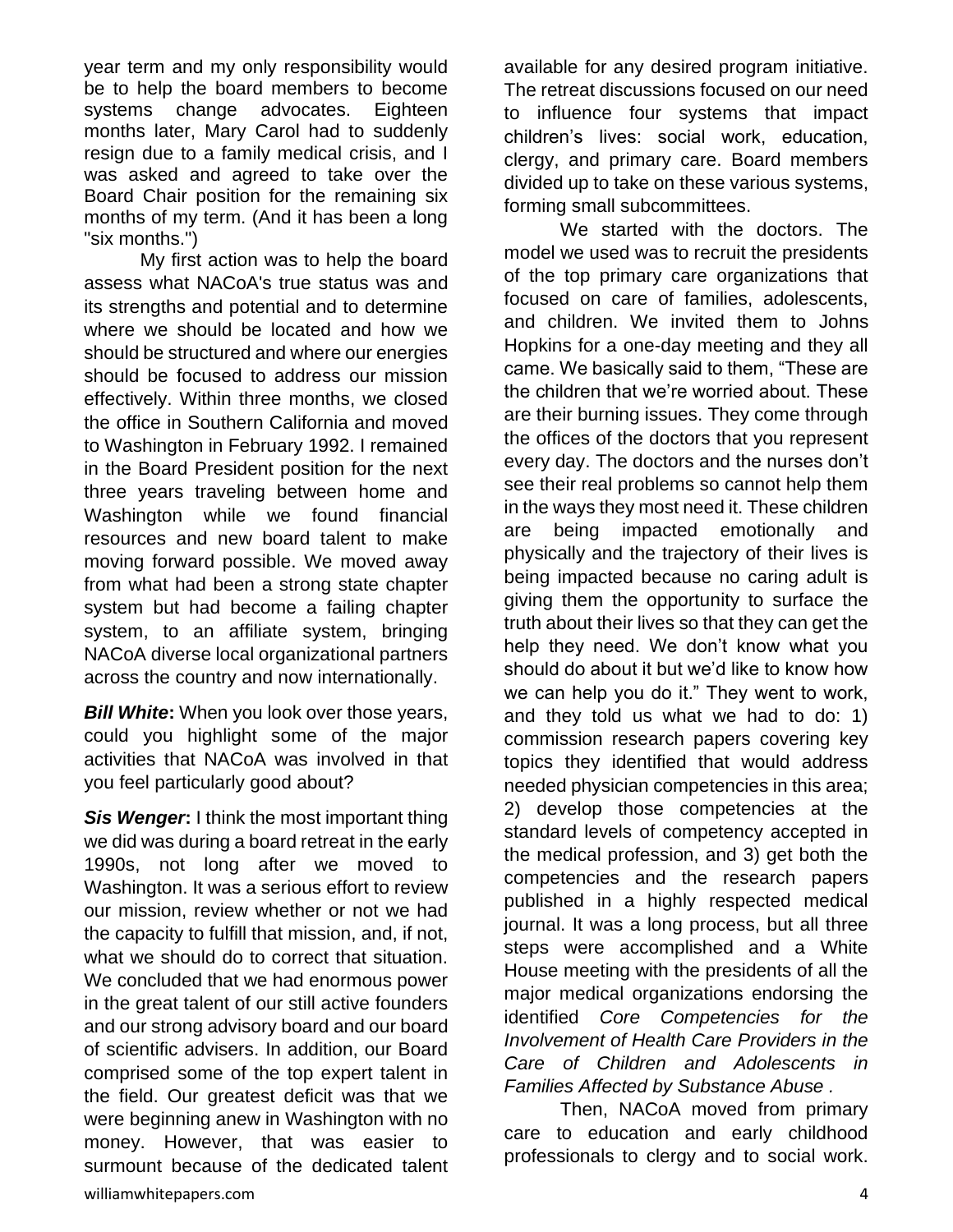We have done each core competency development initiative differently in collaboration with the leaders in professional education in each field. Because of the common sense approach, engaging leaders in the fields where we would like a change in education and in systems functioning to address the needs of "our kids," we have been able to fund these efforts, and we have worked with top talent in each system who have volunteered in our efforts because they see the value to their own professions of our core competency development approach as a first step in effecting change. That changed everything because it made us focus on the people that can do something every day for children when no national organization can have that daily personal opportunity, and it has given us the means to create education and program products and the related training to support the work of professionals in these systems.

#### *Bill White***:** How is NACoA currently financed?

*Sis Wenger***:** We are currently funded by personal donations, by contracts for program work, by training programs for clergy and for working with children, as well as the sale of our evidence-based whole family recovery program - *Celebrating Families*! ™ and training to implement it. We are also funded by SAMHSA to provide a webinar series, *Understanding Addiction and Supporting Recovery* and for an upgrade of the *Children's Program Kit* that we created several years ago, with over 150,000 of them distributed to date to help children of addicted parents in schools, treatment centers, church youth programs, and youth recreational programs. We are hopeful that a new website will also bring awareness of the critical nature of our work and motivate some of the one in four adults in this country who are children of alcoholics to support us to help the children coming along not to suffer as much as they may have suffered.

We continue to maintain that if you provide preventive interventions for young children who live in these volatile families, you will prevent an enormous amount of mental health costs in adolescence, early adulthood, midlife, and later life. That's why our founders came together all those years ago. They were treating people with mental health problems that were rooted in their childhoods; and they believed working to prevent these problems made the most sense. Today, with the dramatic results of the Adverse Childhood Experiences (ACE) Study continuing to pour out the evidence of what our founders saw and knew in 1983, I hope this concept of helping the children NOW -- not later -- will move up the list of federal, treatment, and personal priorities, and thus save lives, families, and countless millions of dollars in health, mental health, and prison costs in the future.

#### **Reflections on Codependency**

*Bill White:* There is a particular period in this history that I'm interested in. In the 1980s, there was a peaking of cultural interest in COA and ACOA issues and the concept of codependency, with the latter creating a subsequent cultural backlash. How do you now view that period?

**Sis Wenger:** The codependency concept emerged out of the first NACoA conference. It was talked about right from the beginning. Tim Cermak wrote his two volume treatise on treating codependency and it was widely appreciated in the clinical world. For many, codependency was seen and understood as how the adult child was impacted, and it expanded to include people from nonaddicted but highly dysfunctional homes. I think the codependency movement was a great gift at the time. In time, it was so generalized (and bastardized) that it lost its meaning. I can remember times when I was simply being thoughtful or helpful and then being accused of being "codependent." as though I needed therapy for just being kind.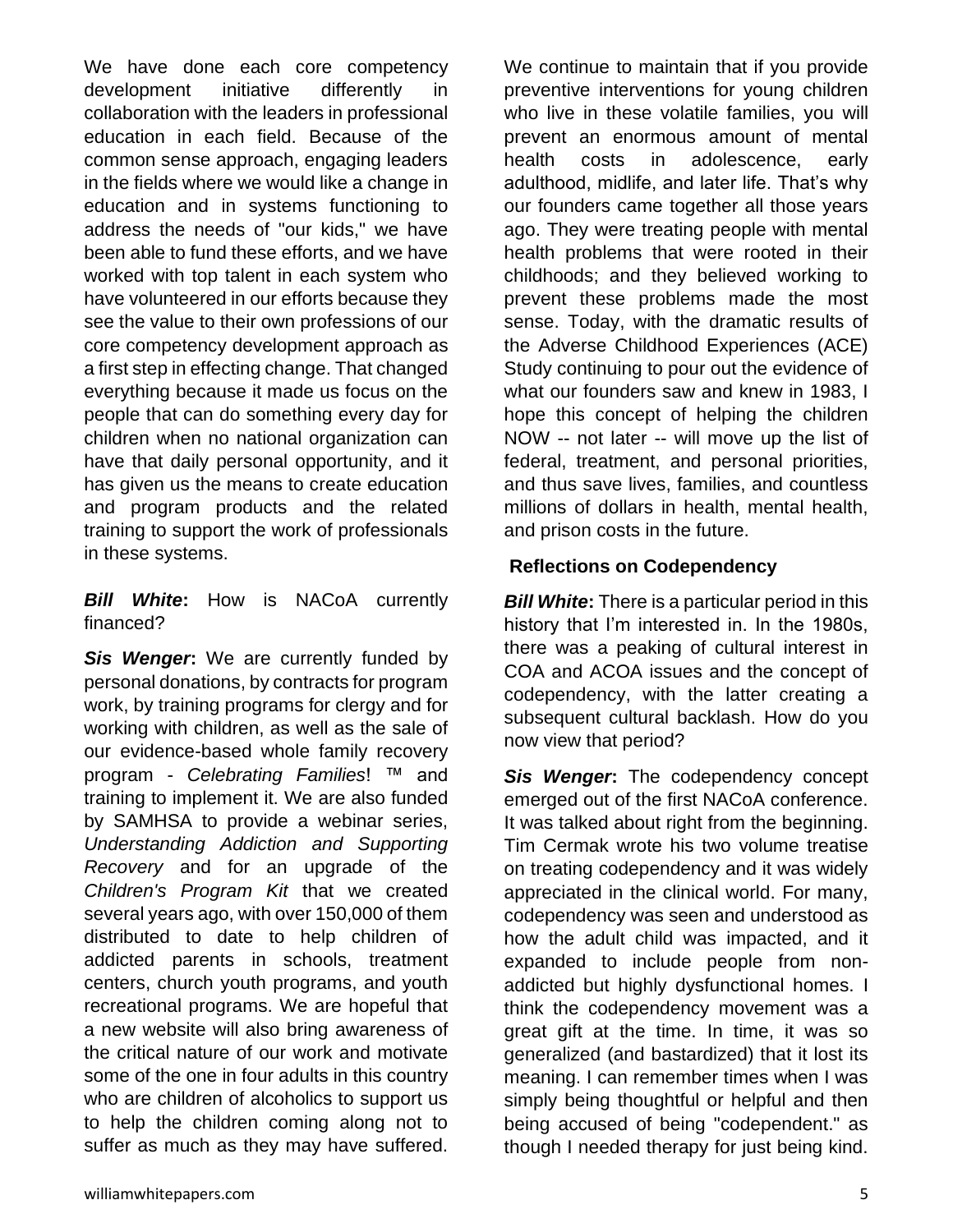But I believe that phase has passed. Television programs initially helped to bring clarity about the concept and then later help with sensationalizing it and too many charismatic public speakers, who may not have been good clinicians, took part in this. At least, that was my perception of it at the time, and it led to great misunderstanding of the work being done by competent clinicians. There was a wave, a monumental wave that rolled across this country for adult children of alcoholics who felt like someone had finally opened the window and let the pain out. They couldn't get enough of it. They went to meetings, and they went to clinicians and the clinicians couldn't get enough of it either. So many mental health clinicians and other counselors came to the NACoA conferences to learn about their clients and, while they were there, they were often learning about themselves. The founders were brilliant in understanding the need to help people process what they were learning - both those impacted and those treating them. And the press, including the Washington Post, jumped on all of this in a big way which helped move the awareness and discussions across the country.

While Al-Anon had begun to sponsor specific ACOA Al-Anon meetings at this time in California and a few other states, a group of people felt drawn to the codependence movement as more in tune with their own life experience wanted something more. They came together and created Adult Children of Alcoholics, ACA. And now, there's an ACA World Services organization and an ACA Big Book and a continuation of meetings - mostly in the western part of the country, but spreading.

That was a very interesting time. NIAAA's director, Dr. Enoch Gordis, and some of the scientific people in Washington were very disdainful of codependency because of its lack of scientific and clinical foundation in their view. Some in the scientific community didn't find NACoA and its messages to be credible. However, little

by little NIAAA's and others research provided evidence of the deleterious impact of parental alcoholism on children and respect grew. Today, the meaning given to codependence is how one is impacted when growing up with addiction and this is what much of the current trauma-informed treatment is about - developmental trauma. With the breakthroughs in science, including what we continue to learn from the ACE Study and neuroscience, the early work of NACoA's founders is validated repeatedly. In addition, it was the early work that created the foundation for the codependency field and developmental trauma work today, as well as the wave of adult child awareness, treatment, and recovery that empowered the masses. I believe that, today, there is no community in the nation that does not have at least one clinician schooled in adult child work, and that is an ongoing gift from NACoA to the country and to thousands of marriages

#### **History of NANACOA**

*Bill White:* Could you describe the history of NANACOA?

*Sis Wenger***:** Yes, in fact, this spring in Denver, there was a celebration of the 25th anniversary of the founding of NANACOA during White Bison's Wellbriety Conference.

NACoA was officially incorporated in early 1983. At our national conference in 1987, a group of about twenty-five Native American leaders came to the NACoA Conference. Following that conference, there was a considerable amount of interaction, primarily spearheaded by Cathleen Brooks, who was the person who helped to bring the NACoA founder group together five years earlier. In 1988, at our conference in New Orleans, a hundred Native leaders from multiple tribes came together at the conference, created the Circle of a Hundred and decided then to create the National Association of Native American Children of Alcoholics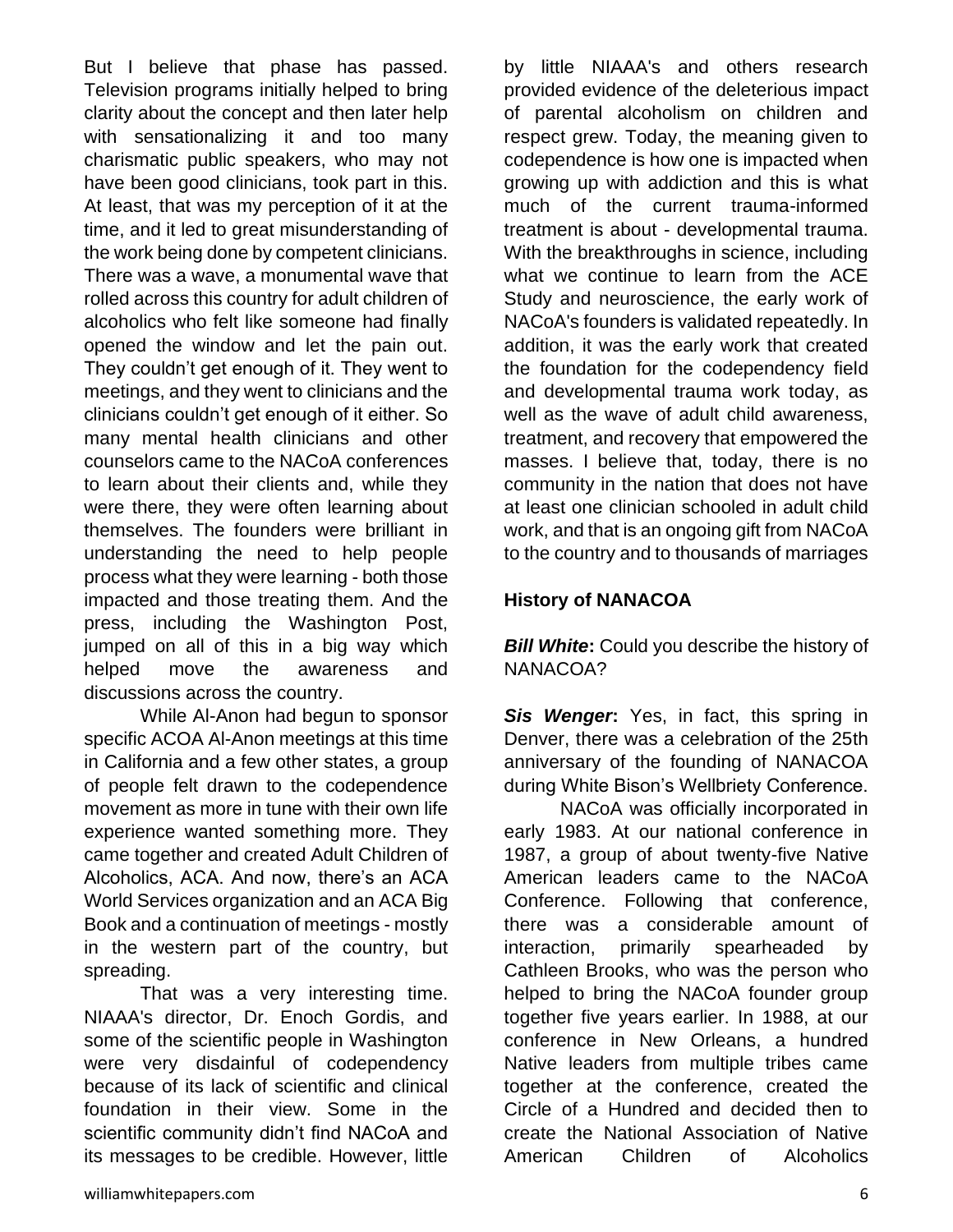(NANACOA), not as a NACoA affiliate, but as a colleague organization. NANACOA really thrived for almost ten years. The organization did a tremendous amount of training on reservations and with city folk, but they never had an effective plan for financial sustainability after the first wave of federal funding disappeared. White Bison felt that NANACOA shouldn't get lost and they partnered with those who were left in NANACOA to revive it. Some of the original NANACOA leaders had a merging ceremony at one of the White Bison Conferences a few years ago where they blended the robe (NANACOA) and the hoop (White Bison). And this is the base for the Wellbriety Movement hosted and sponsored by White Bison. During the conference, Cathleen Brooks was officially installed as a member of the Wellbriety Movement Council of Elders.

A collaboration between NACoA and the Wellbriety Movement was announced at the Denver conference. Wellbriety/*Celebrating Families!™,* will be the family education and support program component of the Wellbriety Movement's comprehensive community trainings. *Celebrating Families!™* is NACoA's evidence-based, 16-week, whole family recovery support program; it has been enhanced with culturally specific learnings by the Wellbriety Movement and added to each of the lessons.

#### **State of the Movement**

*Bill White***:** Could you summarize the state of the movement today to address the needs of children of alcoholics?

*Sis Wenger***:** What has happened for adult children of alcoholics is not yet true for children of parents with substance use disorders (alcoholism or drug addiction). Services for children have dropped off, partly tied to the Department of Education's reduction in funding for things like student

assistance programs. Our preventive efforts have been severely harmed by policies that are not based on what is needed -- again - by troubled children and children in trouble. We have moved back in many systems to where we were 35-40 years ago - especially in our schools where, for example, illadvised and costly staffing meetings and disciplinary actions have supplemented the early intervention programs of help that existed in the context of the proven effective student assistance programs in earlier years.

The state of the movement: The knowledge base needs to be more systematically integrated into the education of our primary health care, mental health, and addiction professionals, as well as our clergy and pastoral counseling trainings and the education of social workers and educators. Although there has been some progress, what we still lack is what we attempted to begin with the development of core competencies in each system that has regular access to children and/or hurting families. We still have not systematically impacted programming within family service agencies and juvenile justice programs. Specific programs for helping children of addicts have been cut across the country although it is widely known how important it is to meet their needs. As a result, more kids are troubled and in trouble. They are in systems of care where the caretakers have not been educated to understand their issues and needs. More kids are becoming addicted, and more kids have mental health problems.

## **Children and the Addiction Treatment Industry**

*Bill White***:** One of the things that NACoA has tried to do is to call upon the addiction treatment industry to better attend to the needs of families and children. How well are those needs being addressed to date by the treatment industry?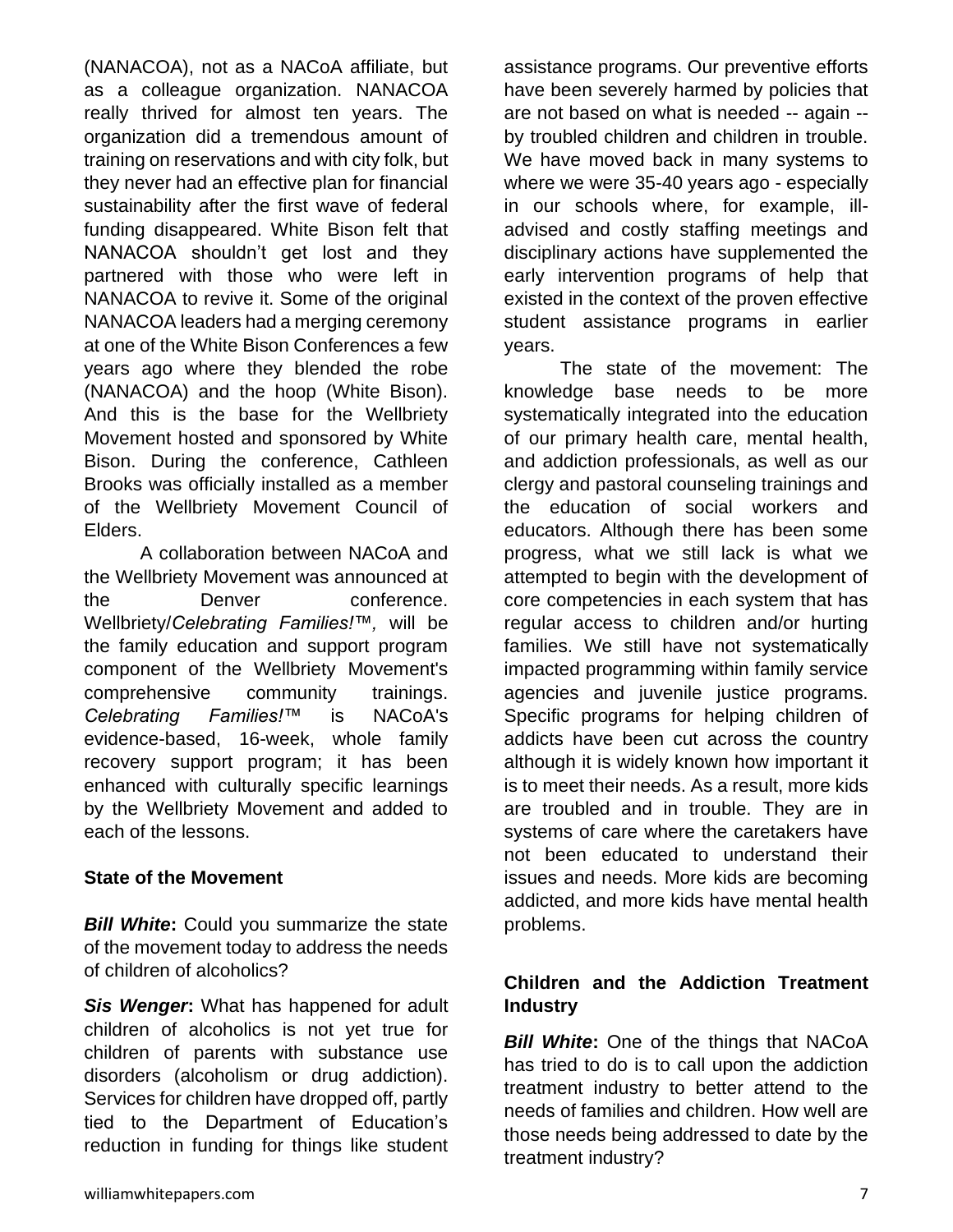*Sis Wenger***:** Not well. But for a long time, the treatment industry had a place to refer children. If John Doe went to a treatment program and he had school-age children, the addiction professional could advocate for the children to get into a school educational support program. But today, many of those programs no longer exist, as mentioned earlier, and there isn't anything else filling the gap. Children do not fit into prevailing models of addiction treatment; yet we know that addicted persons have lower rates of relapse and recidivism when their family members are also offered programs of education and support for the healing they need. Too many treatment program executives think children don't belong on their campuses; I would submit that the truth is that - as in the home - children cost energy and money. I often wonder how long this attitude would last if referring clinicians and referring drug and family courts simply required such a program or no referral. Child-focused awareness and services have eroded within the addiction treatment field.

The obviously ideal program is the children's program at the Hazelden/Betty Ford Center run by Jerry Moe. There are other programs at Henry Ford Maplegrove or Brighton Hospitals in Michigan or Father Martin's Ashley in Maryland. The Maplegrove program runs a whole family recovery program in conjunction with the primary addiction client. Volunteers are often part of the presenting team. For many years that same program ran summer camps with trained and skilled volunteers for over 500 children in three counties, all free. So it is possible. Today, we probably still need "passionaries," as Bob Ackerman called the early NACoA founders. Being inventive, persistent, and a little entrepreneurial can help.

#### **The Media and Affected Children**

*Bill White:* What changes have you seen in how the media has covered children of alcoholics over the years?

*Sis Wenger***:** In the early '80s, there were many reporters who were very curious about this thing called "children of alcoholics" and the issue got a lot of attention. Reporters of all types began showing up in our meetings and national and regional conferences, and they told the story they were witnessing. There was one or more reporters from the Washington Post who followed one of our conferences in the mid-1980s, took copious notes, interviewed many conference participants and major presenters. There was a considerable amount of scientific findings reported at that conference and there was a tremendous amount of very interesting clinical evidence. The press paid attention and generally reported accurately. Through them, the attention of a number of key decision-makers also learned. The media coverage that grew from that really was tremendous. Every time we had an article about the work we were doing, it made things happen.

*Bill White*: But it seems much of that coverage has since disappeared, particularly in this last decade.

*Sis Wenger***:** Right. It is not old news. But it is not as exciting to reporters as adolescent overdoses, or as children thrown over bridges or drunk mothers driving a car load of children to a soccer game. The isolation, confusion, and desperate silence of the child living in an addicted family has not changed, and it will not until we as a society begin to put a face on this child and remind all those in the "recovery movement" as well as those professionals who have the opportunity, in the decisions they make every day, to provide healing and support rather than deepen the hurt and damage.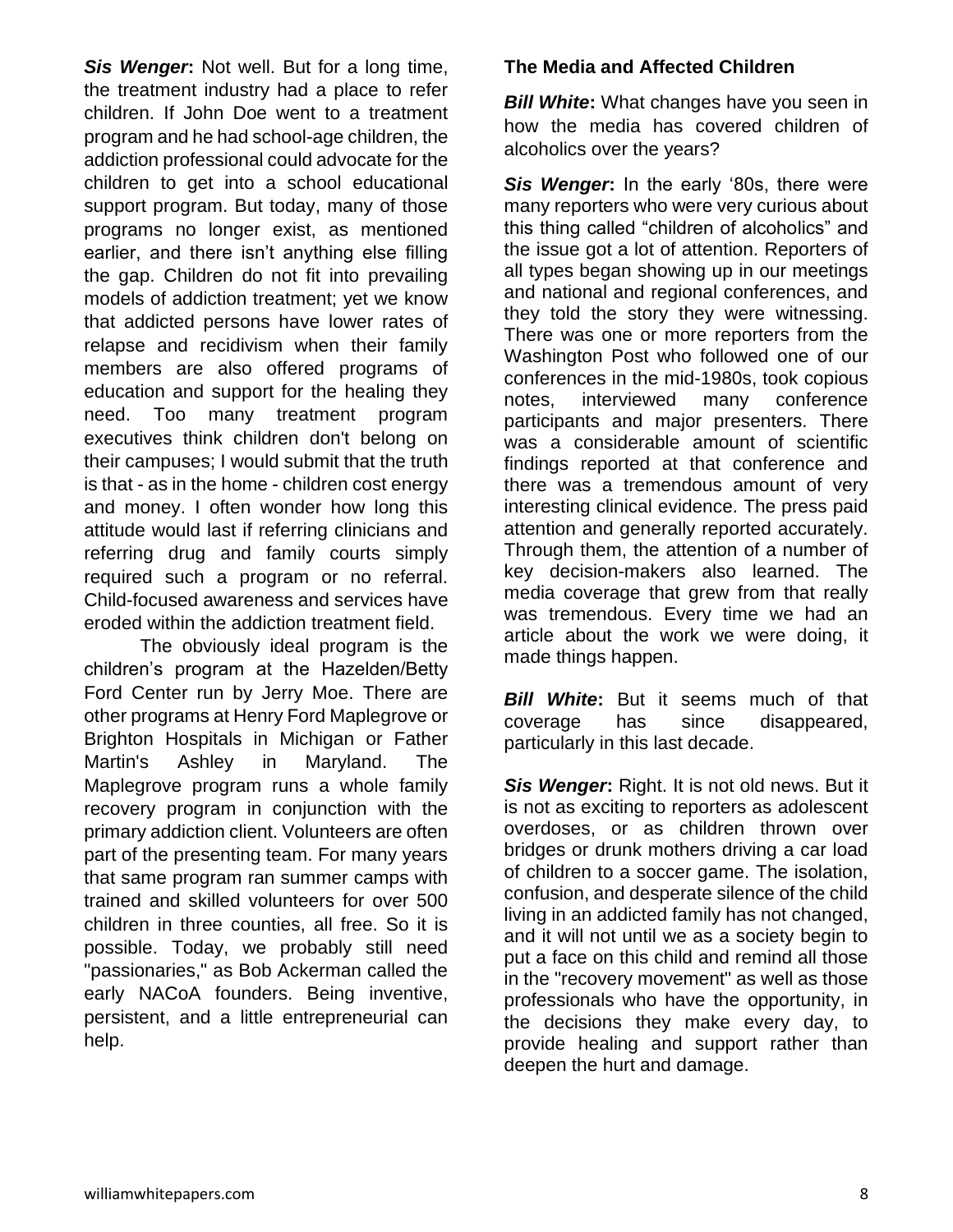#### **Federal Leadership**

*Bill White***:** What grade would you give our federal leadership on the issue of children affected by parental addiction?

*Sis Wenger***:** Well, it would depend upon the decade you're talking about. In the late 1980s, there was strong interest. Currently, they have floated away from it by name, but they are dealing with it all the time in the trauma-informed work, and interest groups, and products to support trauma. CSAP used to give considerable attention to children of addicted parents and they came to us frequently. We developed the *Children's Program Kit* for Native Americans as well as the primary one mentioned earlier. We produced a comprehensive book on Student Assistance, and after the first publication and great demand, it has not been reprinted. Early in this decade, SAMHSA/CSAT supported multiple products to assist clergy and other pastoral ministers, and they are still coveted. The Department of Education has pulled completely away from the issue in recent years. We know from the prevalence data that one in four children are impacted, and it is affecting their brain development and their social and emotional well-being as children and for life if they do not receive help. But they're invisible and don't count until they get into trouble, and that's too late for most prevention and early intervention strategies. We don't ask the preventative questions that would surface the people in trouble who aren't noticeable yet. This, too, will take training for the adult professionals who could and should help.

#### **Future of COA and ACOA Movement**

*Bill White***:** What do you see as the future of the COA/ACOA movement?

**Sis Wenger:** That assumes that there will be a movement. Movements don't always live forever. Sometimes, they spread across the consciousness of all people and their intent is integrated into the society's Common Knowledge and common sense of responsibility. If teachers, neighbors, faith

leaders, pediatricians, and family doctors, social workers and court personnel, addiction treatment professionals, and other clinicians took actions that their job descriptions imply are their responsibilities, no COA or ACOA movement will be needed. It will be common knowledge that as long as there are parents who suffer from substance use disorders or mental illness, their children have an intrinsic right - in a civilized society - to their own recovery and to protection from the hurt addiction causes.

As for my personal vision, I would love it if there were no need for such an organization as NACoA. that would be the ultimate success. But that can only happen with the leadership of people who have the opportunity to address the problems of children and families every day. Until then, we're always going to need advocates to get this issue on the table and keep it there long enough for that common knowledge to grip the nation and create that systemic change. Our society is still not focused on breaking the generational cycle. We're still primarily focused on the addicted individual, no matter that person's age or stage of life. My own belief is that the mission of NACoA - "to eliminate the adverse impact of alcohol and drug use on children and families" - will not be fulfilled because of actions by people in the addiction field. It will happen because of the people who work in our education systems, our child welfare systems, and our faith communities who will gain the empowering knowledge they need to act where they are and say "ENOUGH!"

#### **Career Reflections to Date**

**Bill White:** When you look back over your years of service to this movement, what do you feel best about?

*Sis Wenger***:** I probably feel best about what I did in Michigan because my work there saved so many more children and families and helped so many professionals be more effective in their work. We opened the doors to treatment for hundreds through our training, and we created more student assistance programs in southeast Michigan